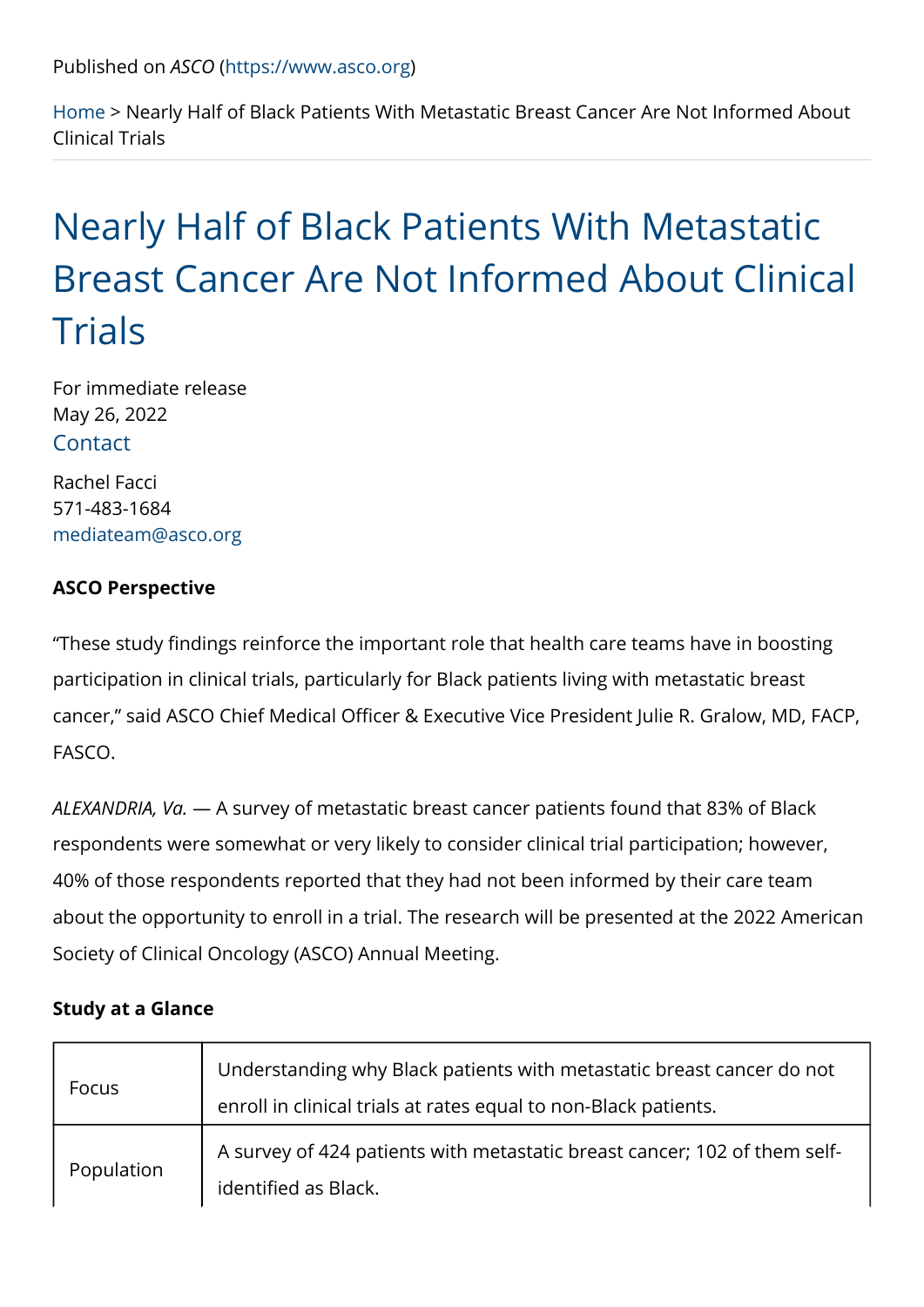| Findings     | • Forty percent of Black survey respondents reported that their care<br>team had not discussed clinical trial enrollment with them compared<br>to 33% of non-Black respondents. Additionally, Black respondents:<br><sup>o</sup> Had a 90% trust and satisfaction level with their oncology care<br>team and 83% were somewhat or very likely to consider trial<br>participation.<br>$\circ$ Had concerns about side effects (73%) and effectiveness of<br>treatments (63%).<br><sup>o</sup> Were more likely than non-Black respondents to believe<br>unstudied treatments may be harmful (57% vs. 31%).<br>○ Were less likely than non-Black respondents to indicate they trust<br>trials (73% vs. 91%) and trust that people of all races/ethnicities<br>get fair treatment in trials (32% vs. 56%).<br><sup>o</sup> Were more likely than non-Black respondents to value receiving<br>trial information from someone of the same racial/ethnic identity<br>(67% vs. 10%), who had breast cancer (73% vs. 44%) or metastatic<br>breast cancer (73% vs. 51%) or who had participated in a trial<br>(72% vs. 48%).<br>○ Were more likely than non-Black respondents to be motivated to<br>participate in clinical trials to ensure people with their racial or<br>ethnic identity would benefit (83% vs. 51%). |
|--------------|-----------------------------------------------------------------------------------------------------------------------------------------------------------------------------------------------------------------------------------------------------------------------------------------------------------------------------------------------------------------------------------------------------------------------------------------------------------------------------------------------------------------------------------------------------------------------------------------------------------------------------------------------------------------------------------------------------------------------------------------------------------------------------------------------------------------------------------------------------------------------------------------------------------------------------------------------------------------------------------------------------------------------------------------------------------------------------------------------------------------------------------------------------------------------------------------------------------------------------------------------------------------------------------------------------------------|
| Significance | Black participation in clinical trials has been historically low compared to<br>the rest of the population, limiting their opportunity to access new<br>treatments. Clinical trial populations also need to reflect the diversity of<br>the general population before oncologists can understand how a drug<br>works across subpopulations. A better understanding of barriers and<br>facilitators to participation allows for the identification of strategies to<br>increase diversity in trials.                                                                                                                                                                                                                                                                                                                                                                                                                                                                                                                                                                                                                                                                                                                                                                                                             |

Among U.S. racial/ethnic groups, Black people with breast cancer have the highest death rate and shortest survival. Approximately 15% of patients with cancer in the U.S. are Black, while only 4% to 6% of clinical trial participants are Black. It is estimated there were more than 168,000 women living with metastatic breast cancer in the U.S. in 2020 i .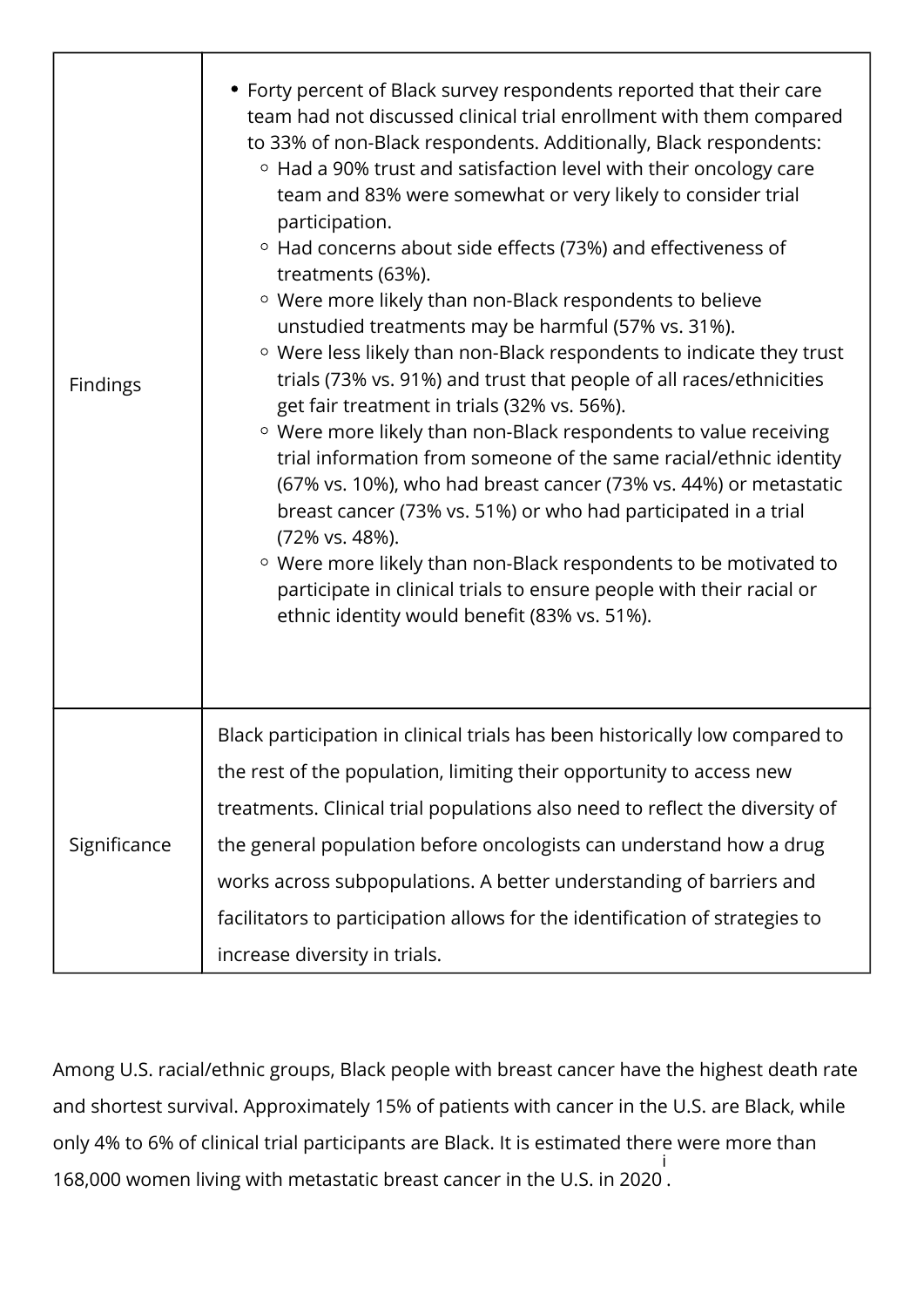### **Key Findings**

This survey of metastatic breast cancer patients, which is part of the BECOME (**B**lack **E** xperience of **C**linical Trial and **O**pportunities for **M**eaningful **E**ngagement) initiative, showed that:

- Black respondent trust and satisfaction with their oncology care team was over 90% while 83% were somewhat or very likely to consider trial participation.
- Forty percent of Black respondents said that their care team had not discussed trial enrollment compared to 33% of non-Black respondents.
- One of the reasons Black respondents declined to participate in a trial was concerns about side effects (73%).
- Black respondents were more likely than non-Black respondents to be concerned that unstudied treatments may be harmful (57% vs. 31%).
- Black respondents were less likely than non-Black respondents to indicate they trust trials (73% vs. 91%) and trust that people of all races/ethnicities get fair treatment in trials (32% vs. 56%).
- Black respondents were more likely than non-Black respondents to value receiving trial information from someone of the same racial/ethnic identity (67% vs. 10%), who has had breast cancer (73% vs. 44%) or metastatic breast cancer (73% vs. 51%), or who has been in a trial (72% vs. 48%).
- Black respondents were more likely than non-Black respondents to be motivated to participate in clinical trials to ensure people with their racial or ethnic identity would benefit (83% vs. 51%).

"This study was initiated in 2019 and led by a very special and ardent advocate of inclusivity in breast cancer trial enrollment. Sadly, she passed away from metastatic breast cancer, but we all strive to continue her efforts by bringing the patient voice and authenticity of advocacy to our work so that we can demonstrate the impact that patients can have on the clinical trials process," said lead author Stephanie Walker, RN, project lead on the BECOME initiative for the Metastatic Breast Cancer Alliance, a collective of cancer nonprofits, pharmaceutical and biotech industry members, and individual patient advocates, many of whom are living with metastatic breast cancer.

## **About the Study**

The researchers did a literature review of 34 articles related to Black patient participation in clinical trials. They also conducted 31 virtual interviews, including those patients who are living with metastatic breast cancer, are clinicians involved in breast cancer treatment, or are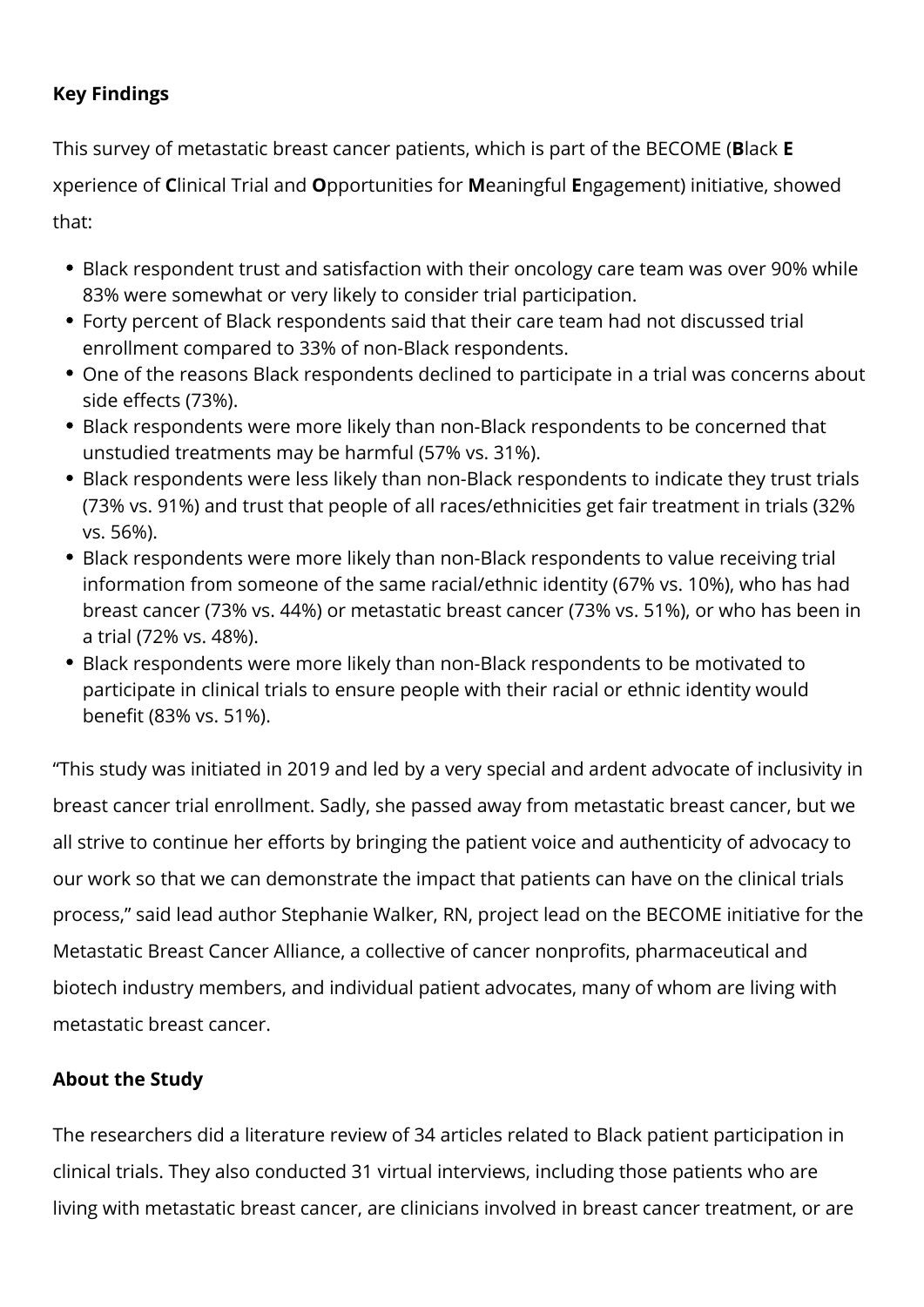hospital administrators and others, to identify relevant issues, concerns, motivations, barriers, and experiences in dealing with the disease. The message review and the informant interviews were then used to inform the sur

#### ASCO-ACCC Collaboration

In 2020, ASCO and the Association of Community Cancer Centers (*A* collaboration to increase the diversity of racial and ethnic populati trials. A key component of this initiative included testing a researc and implicit bias training program that are designed to address one people participating in clinical trials: trials are not routinely being eligible patients. With the pilot testing involving more than 70 rese States now completed, the assessment and training will be made av access in the summer of 2022.

As part of this collaboration, ASCO issued AIC C commence **n**, dley tuilo lnished in the Journal of Clinical detailing yspecific actions that would engage the clinical trial ecosystem in expandi[ng the participati](https://ascopubs.org/doi/abs/10.1200/JCO.22.00754)on of underrepr research that advances progress against cancer.

#### Next Steps

The survey respondents tended to be highly educated (over 80% of advanced degree) with high socioeconomic status (about half of res household incomes of \$50,000 or higher) and access to social medi to social media, or those who received their care in community can represented in the survey, factors which the investigators hope to a

Members of the BECOME initiative will meet with other groups who surveys focused on Black patients with metastatic breast cancer to strategies for improved care.

The investigators hope to incorporate steps into the clinical trial e increase Black patient participation, including:

• Enhancing clinical trial awareness about trials by informing patie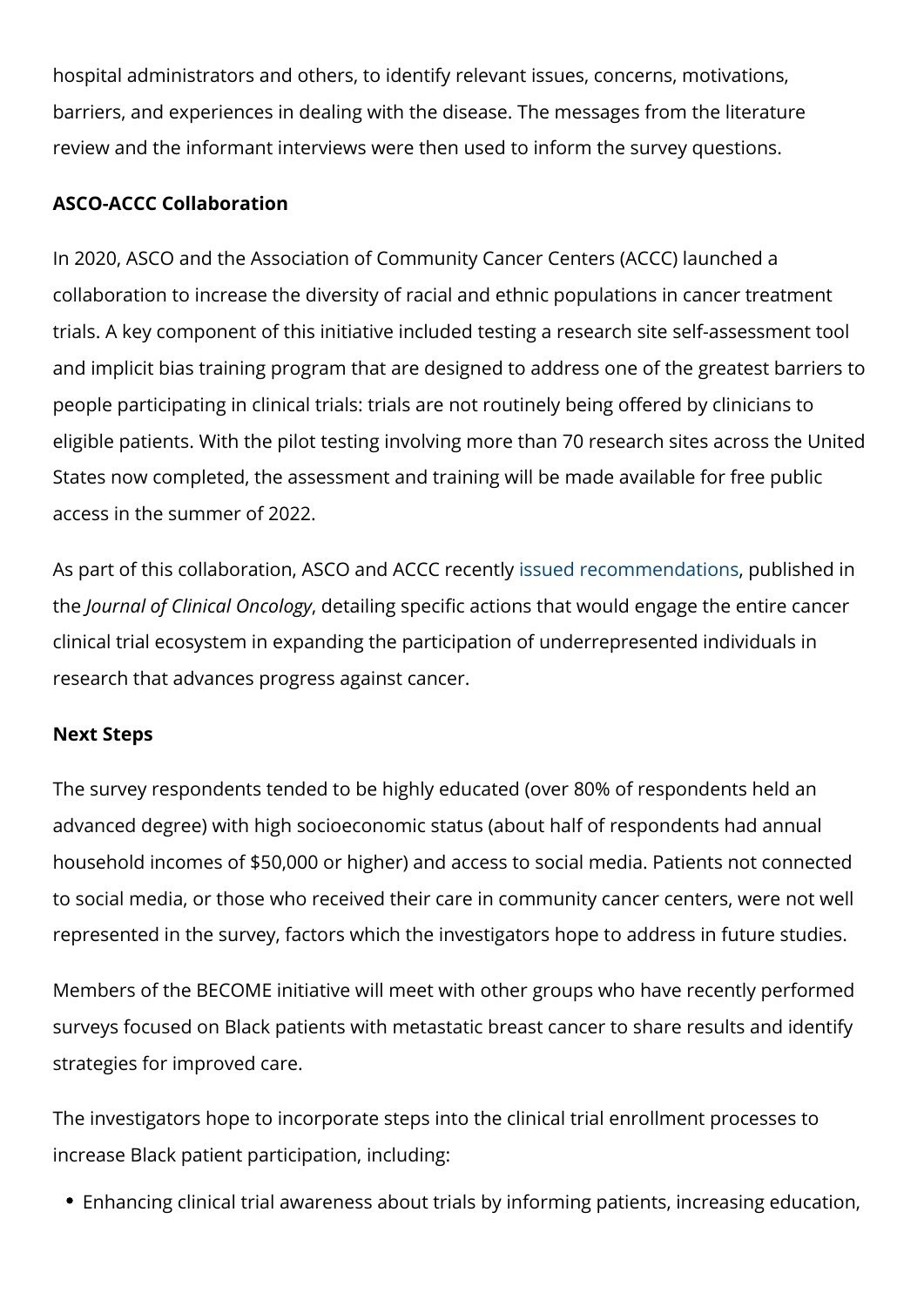- manner and providing messaging from people of shared racial/eth health experiences.
- Building trust through clear communication.
- Addressing concerns about side effects, effectiveness, harm, and Helping patients find and access trials.

This study received funding from the Metastatic Breast Cancer Allia

#### View the full abstract

[View the auth](https://meetinglibrary.asco.org/record/208058/abstract)or disclosures: https://coi.asco.org/Report/ViewAbstractCOI?id=371944

View the disclosures for ASCO s Cancer Communications Committee: https://www.asco.or[g/sites/new-www.asco.org/files/conte](https://coi.asco.org/Report/ViewAbstractCOI?id=371944)nt-files/ab asco-ccc-disclosures.pdf

[View the disclosu](https://www.asco.org/sites/new-www.asco.org/files/content-files/about-asco/pdf/2022-asco-ccc-disclosures.pdf)res forhDtrpsV/okes:asco.org/share/4SR-2FFX/Everet

For your readers:

- Guide to Metastatic Breast Cancer
- Finding a Clinical Trial
- Cancer Does Not Affect All People Equally: An Expert Q&A on Ca [Health Equity](https://www.cancer.net/cancer-types/breast-cancer-metastatic)
- . [What Are Soci](https://www.cancer.net/research-and-advocacy/clinical-trials/finding-clinical-trial)al Determinants of Health and How Do They Affect
- [Cancer.Net Blog Post in Spanish](https://www.cancer.net/blog/2020-06/cancer-does-not-affect-all-people-equally-expert-qa-cancer-disparities-and-health-equity)

ATTRIBUTION TO THE AMERICAN SOCIETY OF CLINICAL ONCOLOG REQUESTED IN ALL COVERAGE.

###